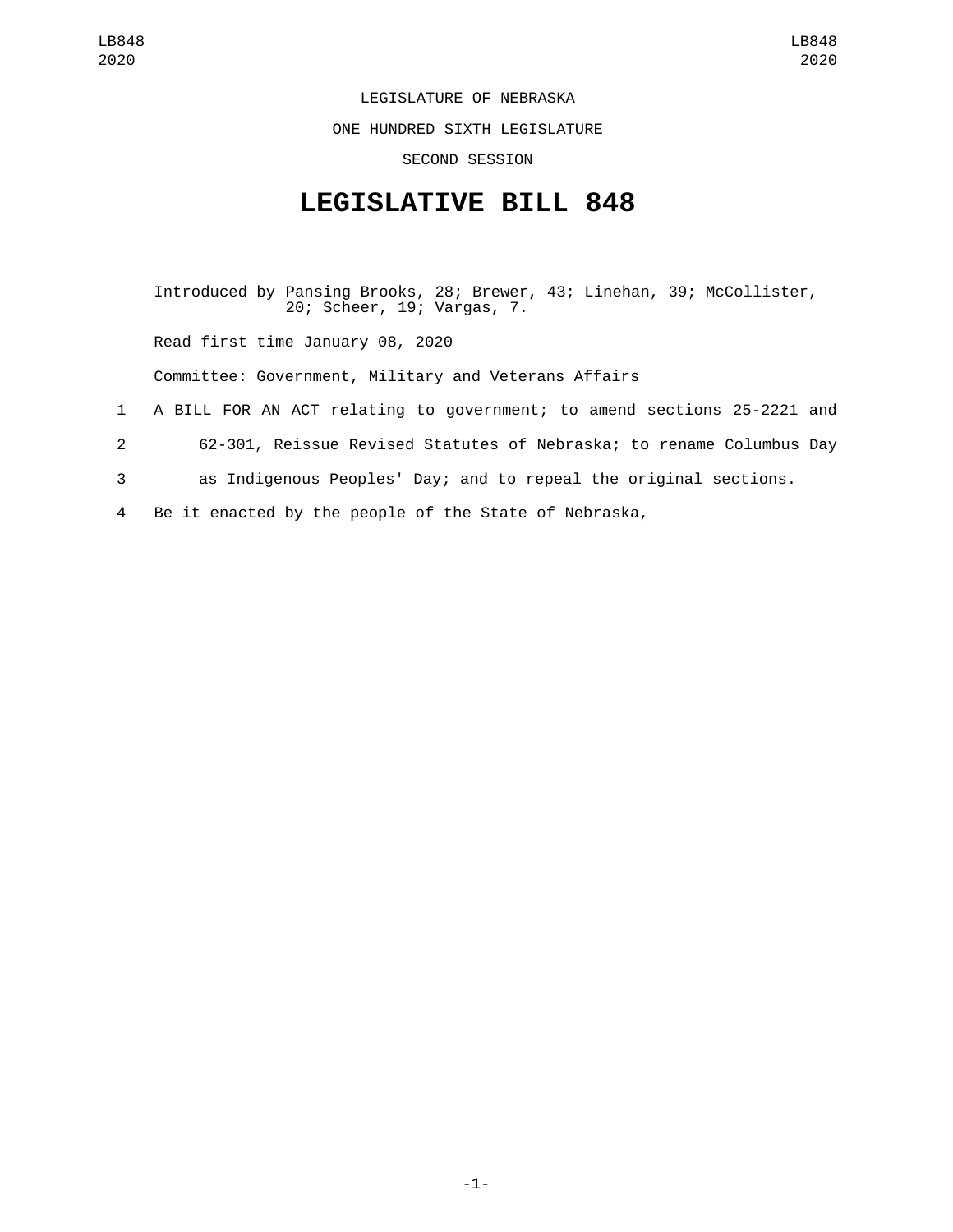Section 1. The second Monday in October of each year shall be 2 Indigenous Peoples' Day and shall be set apart to recognize the historic, cultural, and contemporary significance of the people indigenous to the lands that are now known as the Americas, including Nebraska, and the many contributions of such people. No business shall be transacted on 6 that day at any department of state.

 Sec. 2. Section 25-2221, Reissue Revised Statutes of Nebraska, is 8 amended to read:

 25-2221 Except as may be otherwise more specifically provided, the period of time within which an act is to be done in any action or proceeding shall be computed by excluding the day of the act, event, or default after which the designated period of time begins to run. The last day of the period so computed shall be included unless it is a Saturday, a Sunday, or a day during which the offices of courts of record may be legally closed as provided in this section, in which event the period shall run until the end of the next day on which the office will be open.

 All courts and their offices may be closed on Saturdays, Sundays, days on which a specifically designated court is closed by order of the Chief Justice of the Supreme Court, and these holidays: New Year's Day, January 1; Birthday of Martin Luther King, Jr., the third Monday in January; President's Day, the third Monday in February; Arbor Day, the last Friday in April; Memorial Day, the last Monday in May; Independence 23 Day, July 4; Labor Day, the first Monday in September; Indigenous 24 Peoples' Golumbus Day, the second Monday in October; Veterans Day, November 11; Thanksgiving Day, the fourth Thursday in November; the day after Thanksgiving; Christmas Day, December 25; and all days declared by law or proclamation of the Governor to be holidays. Such days shall be designated as nonjudicial days. If any such holiday falls on Sunday, the following Monday shall be a holiday. If any such holiday falls on Saturday, the preceding Friday shall be a holiday. Court services shall be available on all other days. If the date designated by the state for

-2-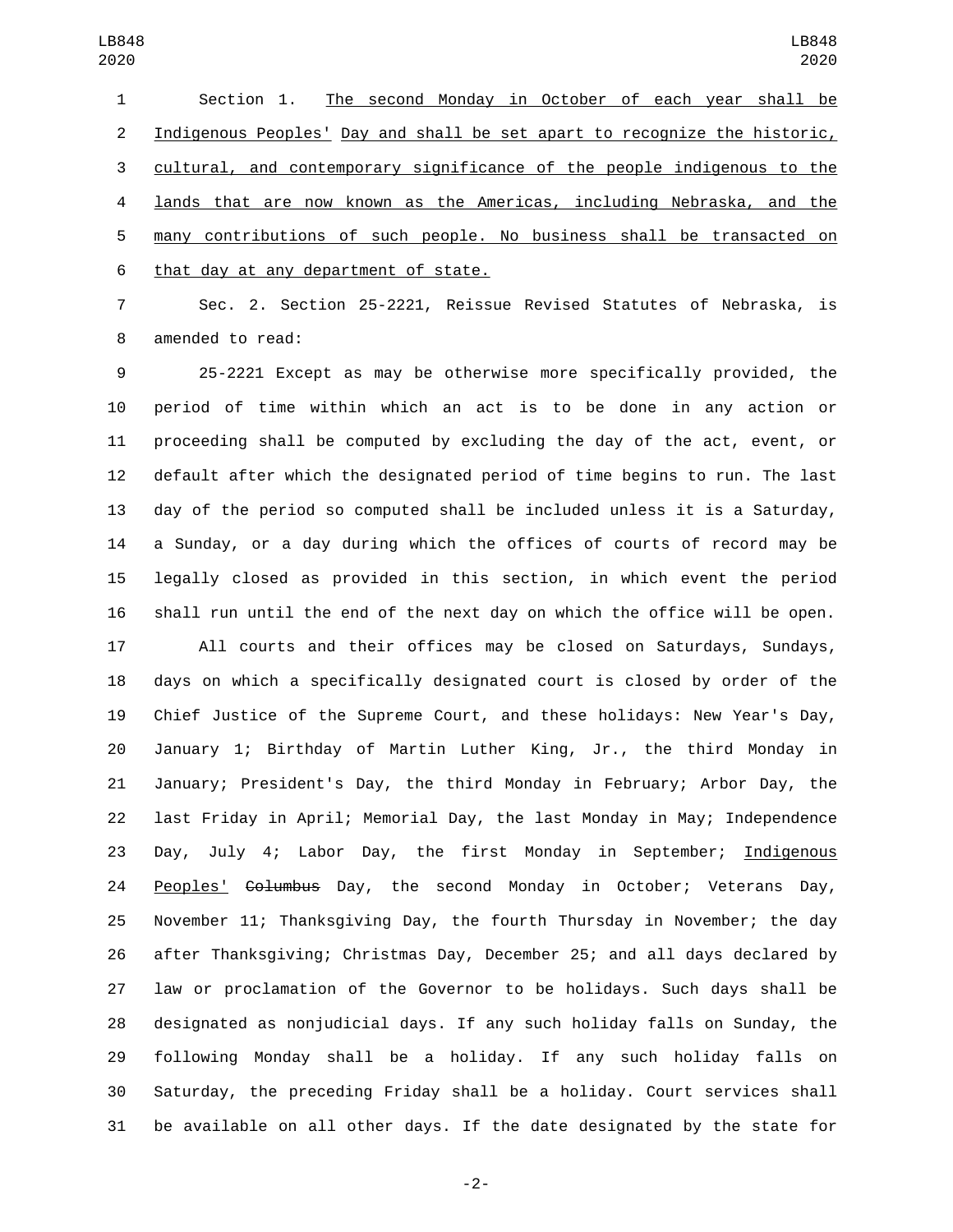observance of any legal holiday pursuant to this section, except Veterans Day, is different from the date of observance of such holiday pursuant to a federal holiday schedule, the federal holiday schedule shall be 4 observed.

 Sec. 3. Section 62-301, Reissue Revised Statutes of Nebraska, is 6 amended to read:

 62-301 (1) For the purposes of the Uniform Commercial Code and section 62-301.01, the following days shall be holidays: New Year's Day, January 1; Birthday of Martin Luther King, Jr., the third Monday in January; President's Day, the third Monday in February; Arbor Day, the last Friday in April; Memorial Day, the last Monday in May; Independence Day, July 4; Labor Day, the first Monday in September; Indigenous Peoples' Columbus Day, the second Monday in October; Veterans Day, November 11, and the federally recognized holiday therefor, or either of them; Thanksgiving Day, the fourth Thursday in November; the day after Thanksgiving; and Christmas Day, December 25. If any such holiday falls on Sunday, the following Monday shall be a holiday. If the date designated by the state for observance of any legal holiday enumerated in this section, except Veterans Day, is different from the date of observance of such holiday pursuant to a federal holiday schedule, the 21 federal holiday schedule shall be observed.

 (2) Any bank doing business in this state may, by a brief written notice at, on, or near its front door, fully dispense with or restrict, to such extent as it may determine, the hours within which it will be 25 open for business.

 (3) Any bank may close on Saturday if it states such fact by a brief written notice at, on, or near its front door. When such bank will, in observance of such a notice, not be open for general business, such day shall, with respect to the particular bank, be the equivalent of a holiday as fully as if such day were listed in subsection (1) of this section, and any act authorized, required, or permitted to be performed

-3-